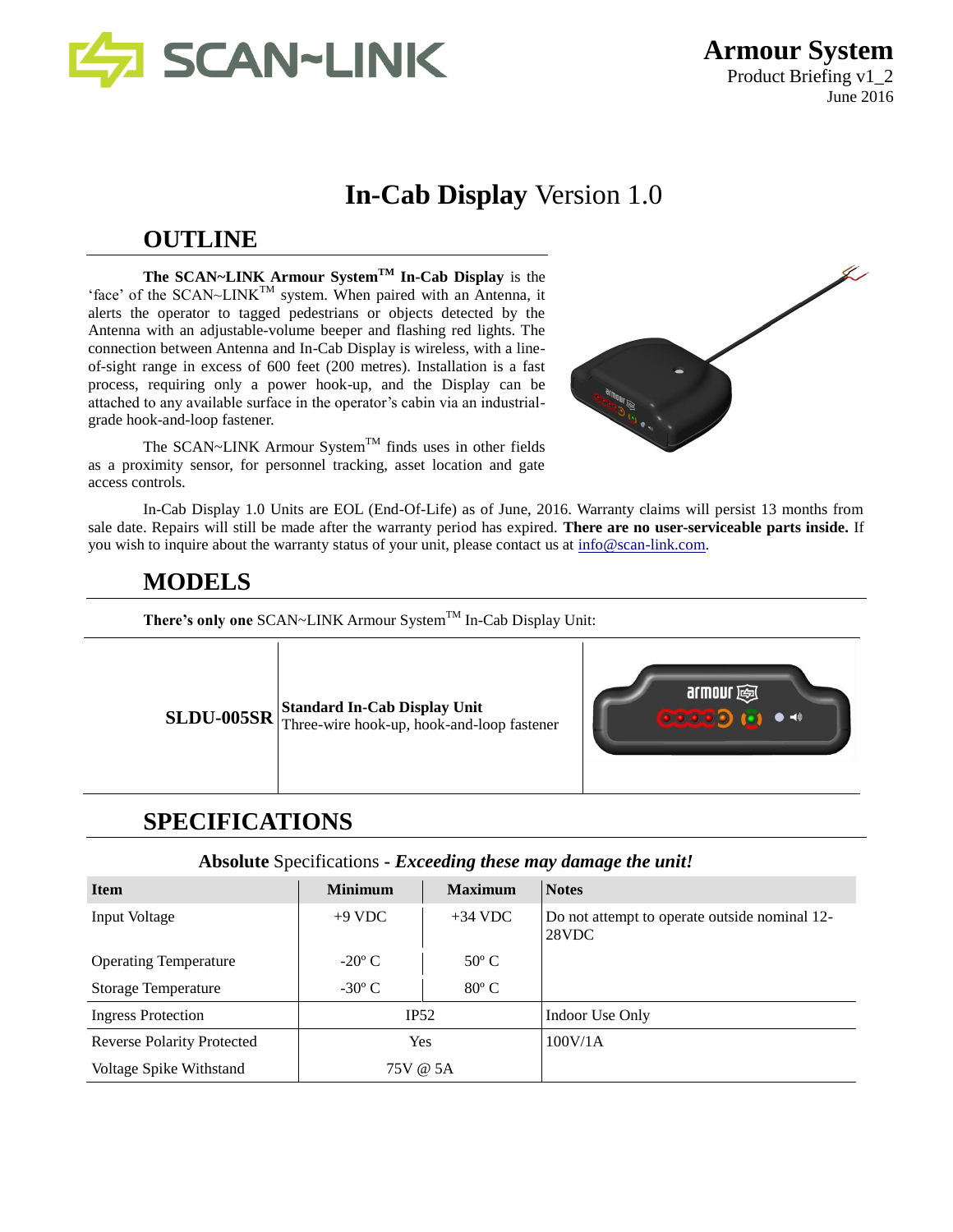

# **Armour System**

Product Briefing v1\_2 **Physical Specifications** June 2016

| <b>Item</b>                         | Metric (mm)      | Imperial (in)   | <b>Notes</b>                           |
|-------------------------------------|------------------|-----------------|----------------------------------------|
| Height                              | $35 \text{ mm}$  | 13/8"           |                                        |
| Length                              | $75 \text{ mm}$  | 3"              |                                        |
| Minimum Install Depth               | $95 \text{ mm}$  | $3 \frac{3}{4}$ | Clearance for wire bend                |
| Width                               | $100 \text{ mm}$ | 4"              |                                        |
| Wire Length                         | $2130$ mm        | 84"             | Last $3''$ (75 mm) are stripped back   |
| Hook-and-Loop Thickness             | $5 \text{ mm}$   | $1/4$ "         |                                        |
| Casing                              | <b>Black ABS</b> |                 | UL945VA Rated                          |
| Power Connector                     | 3-Wire, 18ga     |                 | <b>Bare Wire</b>                       |
| Min. Install Distance from Operator | $200 \text{ mm}$ | 8"              |                                        |
| Beeper Max Volume @ 12VDC           | 88 dBa           |                 | Measured $\omega$ 200 mm (8"), Typical |
| Beeper Max Volume @ 24VDC           | 99 dBa           |                 | Measured $\omega$ 200mm (8"), Typical  |

### **Electrical** Specifications

| <b>Item</b>                    | <b>Minimum</b>   | <b>Maximum</b> | <b>Notes</b>                          |
|--------------------------------|------------------|----------------|---------------------------------------|
| Nominal Input Voltage (VCC)    | $+12$ VDC        | $+28$ VDC      |                                       |
| Input Current @ 12 VDC         | $90 \text{ mA}$  |                | Nominal                               |
| Input Current @ 24 VDC         | $50 \text{ mA}$  |                | Nominal                               |
| Recommended External Fuse      | 1A               |                |                                       |
| Internal Fuse                  | 750mA            |                | Auto-resetting                        |
| Reverse Input Trigger Voltage* | 6.5 VDC          | <b>VCC</b>     | Opto-isolated                         |
| Reverse Input Current Draw*    | $1.5 \text{ mA}$ | $6 \text{ mA}$ | <b>Resistor</b> limited               |
| Wireless Link Frequency        | 2400 MHz         | 2483MHz        | North American unlicensed band        |
| Industry Canada ID             | 8254A-ZIC24103   |                | Under California Eastern Laboratories |
| <b>FCC ID</b>                  | W7Z-ZIC2410P3    |                | Under California Eastern Laboratories |

#### **Reverse Trigger** Note

The Reverse Trigger (Orange) wire may be *optionally* tied to a reverse signal and used in place of the Antenna's reverse signal. However, operation in this mode requires additional configuration with RapidPair™ and has no function whatsoever until the appropriate settings are changed.

### **Cable** Specifications

|                              | <b>Red Wire Power Supply</b>     | $ VCC (+12-28VDC)$       |
|------------------------------|----------------------------------|--------------------------|
| <b>Power</b><br><b>Cable</b> | <b>Black Wire Power Supply</b>   | VDD (-) Equipment Ground |
|                              | <b>Orange Wire Reverse Input</b> | Reverse Input            |

#### **Compatibility** Specifications

| $RapidPair^{TM}$ | RapidPair 1.11 Dongle Only |
|------------------|----------------------------|
| Antenna          | Antenna v1.0               |